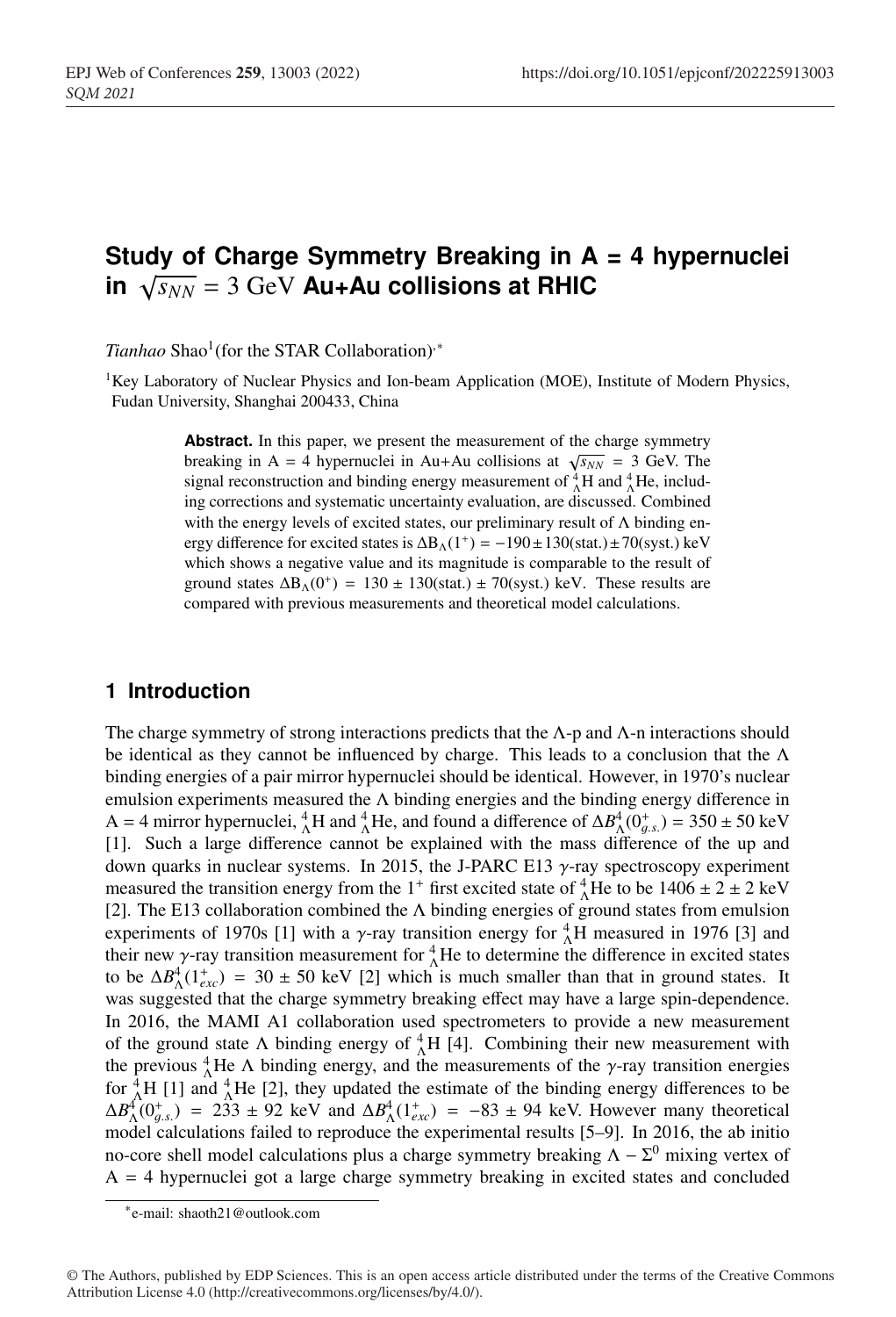that  $\Delta B_{\Lambda}^4(1_{exc}^+) \approx -\Delta B_{\Lambda}^4(0_{g.s.}^+) < 0$  [10]. Independent experiments are needed to test these calculations [11].

To study the physics of QCD matter in a high baryon density region, the STAR detector ran in fixed-target mode during the BES-II program. A stationary gold target was mounted inside the beam pipe and in two meters to the west of the center of the detector, which was in the plane of the west end-cap of the TPC detector. In collider mode, the lowest  $\sqrt{s_{NN}}$  for Au+Au collisions that RHIC can effectively run is 7.7 GeV, whereas in fixed-target mode, this low energy limit can be extended down to 3 GeV. In 2018, STAR has taken about 300 million events data of Au+Au collisions at 3 GeV fixed-target mode. Model calculations predict that the production yields of hypernuclei will become larger at lower collision energies [12]. The STAR fixed target program gives us an opportunity to study the  $\Lambda$  binding energy of  ${}_{\Lambda}^{4}H$  and  $^{4}_{\Lambda}$ He in the same experiment to address the charge symmetry breaking effect.

## **2 Analysis details and results**

In this analysis, signals of  ${}^{4}_{\Lambda}H$  and  ${}^{4}_{\Lambda}He$  are analyzed in Au+Au collisions at 3 GeV. The  ${}^{4}_{\Lambda}H$  is reconstructed via its two-body decay channel  ${}_{\Lambda}^{4}H \rightarrow {}^{4}He + \pi^-$ . The  ${}_{\Lambda}^{4}He$  is reconstructed via its three-body decay channel  $^{4}_{\Lambda}$ He →  $^{3}$ He + p +  $\pi^{-}$ . The decay daughters are identified mainly according to the  $\langle dE/dx \rangle$  information from the Time Projection Chamber (TPC). The identification of  ${}^{4}$ He and  ${}^{3}$ He are done also according to the mass information from the Time Of Flight (TOF) detectors. Then the invariant mass distributions of  $^{4}_{\Lambda}$ H and  $^{4}_{\Lambda}$ He are reconstructed according to their decay topology, similar to the analysis presented in Ref. [13]. To increase the signal significance, the TMVA-BDT package [14] is used. Figure 1 shows the invariant mass distributions of  $^{4}_{\Lambda}H$  and  $^{4}_{\Lambda}He$ . The centroids and statistical uncertainties



**Figure 1.** Invariant mass distributions for  ${}_{\Lambda}^{4}H$  and  ${}_{\Lambda}^{4}He$  reconstruction. The backgrounds are obtained by rotating 4He or 3He track by 180 degrees in the transverse plane. The black dashed curves represent fits with a Gaussian function plus double exponential functions.

in the ground state masses of the  ${}^{4}_{\Lambda}$ H and  ${}^{4}_{\Lambda}$ He are determined by fitting the invariant mass distributions with a Gaussian function plus double exponential functions represented by black dashed curves in Fig. 1. The mass results are

$$
m({}^{4}_{\Lambda}H) = 3922.36 \pm 0.06(stat.) \pm 0.18(syst.) MeV/c2,
$$
 (1)

$$
m_{\Lambda}^{4}He = 3921.70 \pm 0.12(stat.) \pm 0.14(syst.) MeV/c^{2}.
$$
 (2)

Due to the particle's energy loss in material prior the tracking region of the TPC and the precision of the magnetic field, the measured momenta of decay daughters need to be corrected. The first correction is for the particle's energy loss. This correction is done by using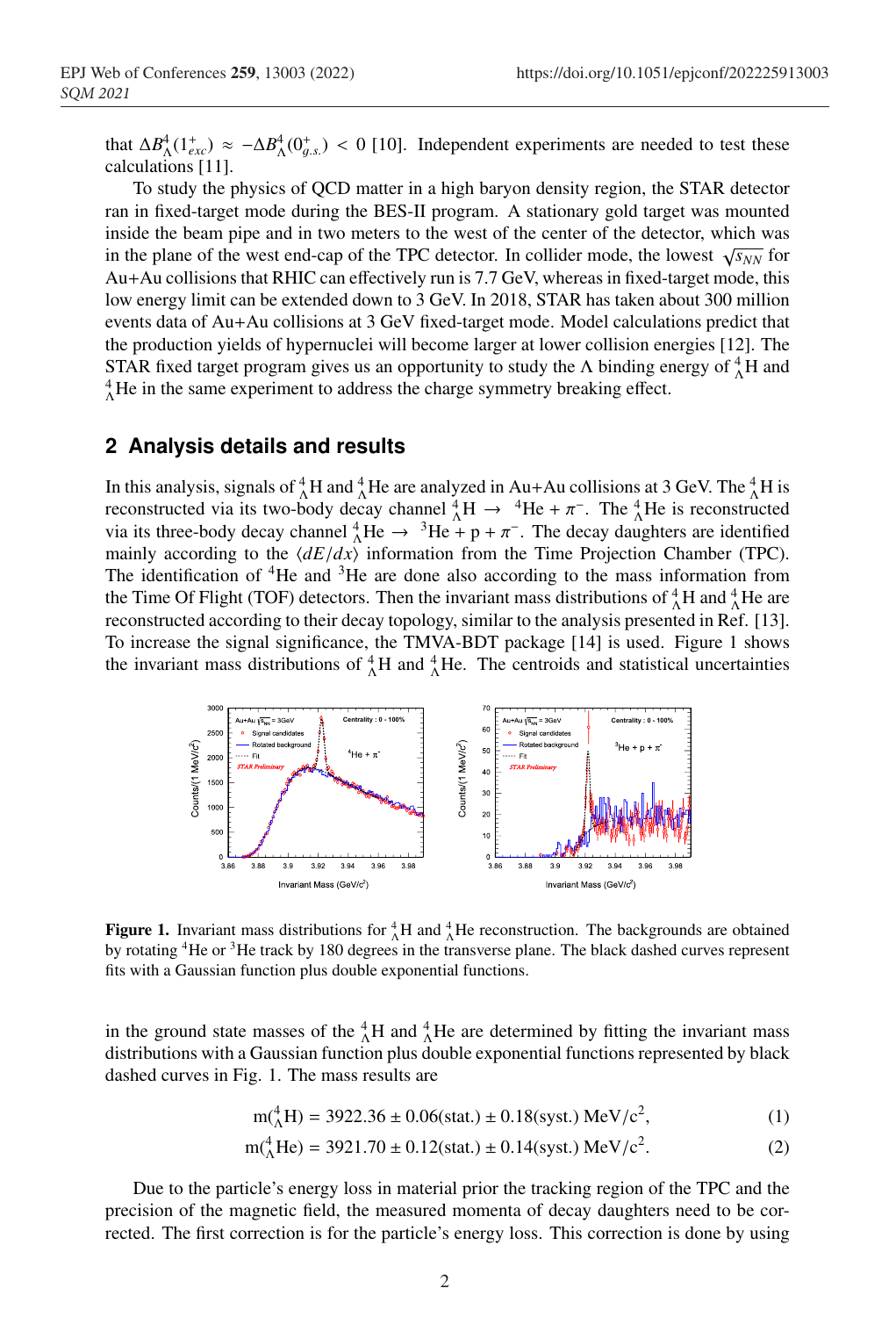the STAR embedding data. Generated samples of  ${}^{4}_{\Lambda}$ H and  ${}^{4}_{\Lambda}$ He from a Monte Carlo program are inputted into a GEANT virtual STAR detector. Then the momentum loss of particles can be determined by comparing the momentum difference between MC input and detector output. The second correction is for magnetic field measurement accuracy. From previous studies of the invariant mass of known particles, it has been determined that the magnetic field of STAR detector should be scaled by 0.2%, therefore the momentum of particles are scaled with a factor 0.998 in this analysis. These two corrections have been checked in  $\Lambda$ invariant mass. The  $\Lambda$  invariant mass measured in Au+Au collisions at 3 GeV with these two corrections is consistent with the PDG mass. Four sources of systematic uncertainties have been analyzed: magnetic field accuracy, energy loss correction, BDT cut, and fit method.

The  $\Lambda$  binding energies of hypernuclei can be calculated using the mass of a given hypernucleus and its constituents:

$$
B_{\Lambda} = (M_{\Lambda} + M_{\text{core}} - M_{\text{hypernucleus}})c^2,
$$
 (3)

where  $M_{\text{core}}$  represents the mass of a triton or <sup>3</sup>He taken from CODATA [15] for  $^{4}_{\Lambda}$ H and  $^{4}_{\Lambda}$ He respectively. The  $\Lambda$  binding energy results are:

$$
B_{\Lambda}({}^{4}_{\Lambda}H) = 2.24 \pm 0.06(stat.) \pm 0.18(syst.) \text{ MeV}, \tag{4}
$$

$$
B_{\Lambda}({}^{4}_{\Lambda}\text{He}) = 2.37 \pm 0.12(\text{stat.}) \pm 0.14(\text{syst.}) \text{ MeV.}
$$
 (5)

These results are for the ground states. The results for excited states can be obtained from the γ-ray transition energies [2, 3]. The Λ binding energy difference between  $^{4}_{\Lambda}$ H and  $^{4}_{\Lambda}$ He can be calculated:

$$
\Delta B_{\Lambda}(0^{+}) = 130 \pm 130 \text{(stat.)} \pm 70 \text{(syst.)} \text{ keV}, \tag{6}
$$

$$
\Delta B_{\Lambda}(1^{+}) = -190 \pm 130 \text{(stat.)} \pm 70 \text{(syst.)} \text{ keV.}
$$
 (7)

In this analysis, the difference in excited states shows a negative value and its magnitude is comparable to the ground states within uncertainties. Most of theroetical calculations predict small Λ binding energy differences in both ground states and excited states. Gazda and Gal reported a large splitting in ground states and also a large value in excited states with an opposite sign and a similar magnitude,  $\Delta B_{\Lambda}^4(1_{exc}^+) \approx -\Delta B_{\Lambda}^4(0_{g.s.}^+) < 0$  [10], which is slightly favored by our preliminary results.

The results in this analysis are compared to previous measurements and theoretical model calculations in Fig. 2. Due to the low statistics of  $^{4}_{\Lambda}$ He, the statistical uncertainty on the  $^{4}_{\Lambda}$ He mass drives the statistical uncertainties on the  $\Lambda$  binding energy differences. STAR has taken about a factor of 7 more data (about 2 billion events) at 3 GeV fixed-target Au+Au collisions in run 2021. Upgrades to the TPC and the TOF have increased the tracking and PID acceptance. The statistical uncertainties will be reduced and their expected magnitudes are shown as green shadows shown in Fig. 2.

## **3 Conclusions**

To address the charge symmetry breaking effect in  $A = 4$  hypernuclei, we reconstructed the invariant mass distributions of  ${}^{4}_{\Lambda}H$  and  ${}^{4}_{\Lambda}He$  in Au+Au collisions at 3 GeV taken in fixedtarget mode at STAR. With the corrections for daughters' momenta the  $\Lambda$  binding energy difference between  ${}^{4}_{\Lambda}$ H and  ${}^{4}_{\Lambda}$ He can be determined. Using our preliminary results and the  $\gamma$ -ray transition energies from previous measurements, we show that the charge symmetry breaking effect in excited states has a negative value and its magnitude is comparable to that of the ground states within uncertianties. STAR has taken a factor of 7 more data at 3 GeV fixed-target in 2021. The statistical uncertainties of this analysis will be reduced in the future work.